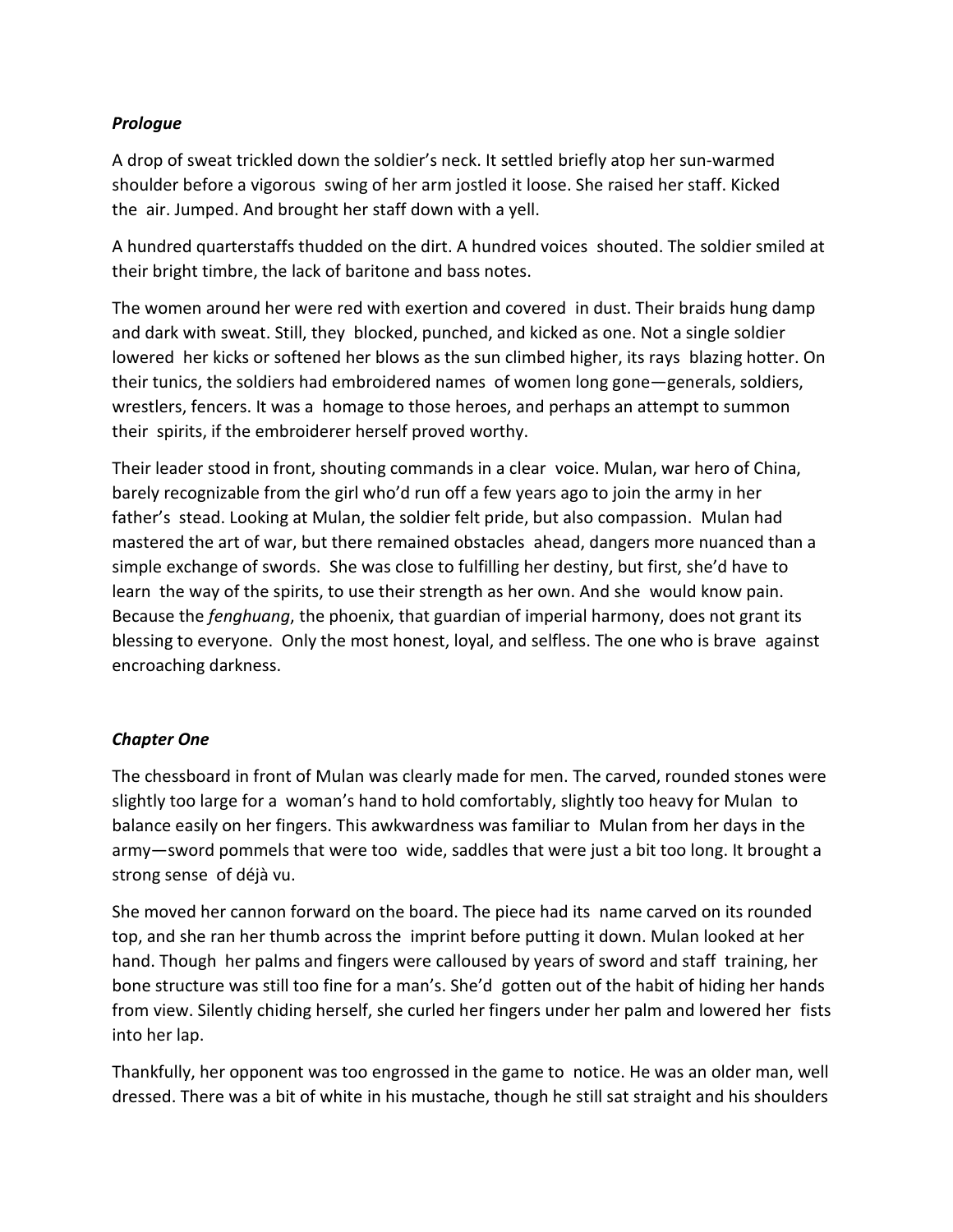were sturdy with muscle. He had a scar over his right eye, and another one from his nose to the left edge of his face. Rich silk sleeves covered his arms, but once in a while, they rode up, and Mulan saw more scars in various stages of healing. If she peeked beneath the table, she'd see the sword he wore at his waist. Weapons of any kind weren't allowed in this chess teahouse, but Yang Dafan did what he wished.

Dafan finally moved, capturing one of her pawns with his elephant. "You're losing quite a few of your soldiers, young Master Chen," said Dafan. "Is this some new strategy I'm unfamiliar with?"

"I'm not a very skilled chess player. I'm sorry to say." She spoke from the bottom of her diaphragm to accentuate the lower registers of her voice.

"Why step foot into a chess house, then?"

"I used to play half-board chess with my father. I was feeling nostalgic on the road."

"Half-board chess?"

"Perhaps you call it blind chess. When you start with the pieces facedown and flip them, one by one."

"A child's variation."

"I did mention I played it with my father."

Dafan pushed the cuticle at the base of his thumbnail. Mulan noticed that the little fingernail on his left hand was groomed elegantly long. She wondered how he protected it when he fought.

"At some point," said Dafan, "one does have to grow up." "I know," said Mulan. "But the children's version appeals to me.

I like the idea of keeping your soldiers disguised until they are right next to your enemy."

In fact, both Mulan and her chess partner were well practiced in hiding from the enemy. Just five days ago, Yang Dafan and his men had waylaid a traveling caravan. They'd killed half the guards and disappeared with a fortune in fine silk.

Dafan and his team of brigands had been the scourge of Mulan's region for close to a year. He was also very careful, much to the area magistrate's chagrin. Dafan stayed hidden most of the time. When he did move in public, usually to indulge in music, chess, and tea, he took bodyguards with him. He posted men to watch the roads whenever he entered a building, and his near-supernatural ability to disappear at the first sign of pursuit had stymied the magistrate on more than one occasion. After several failed attempts, the magistrate had scaled back his attempts to catch the criminal. Mulan suspected it was because he could no longer handle the humiliation.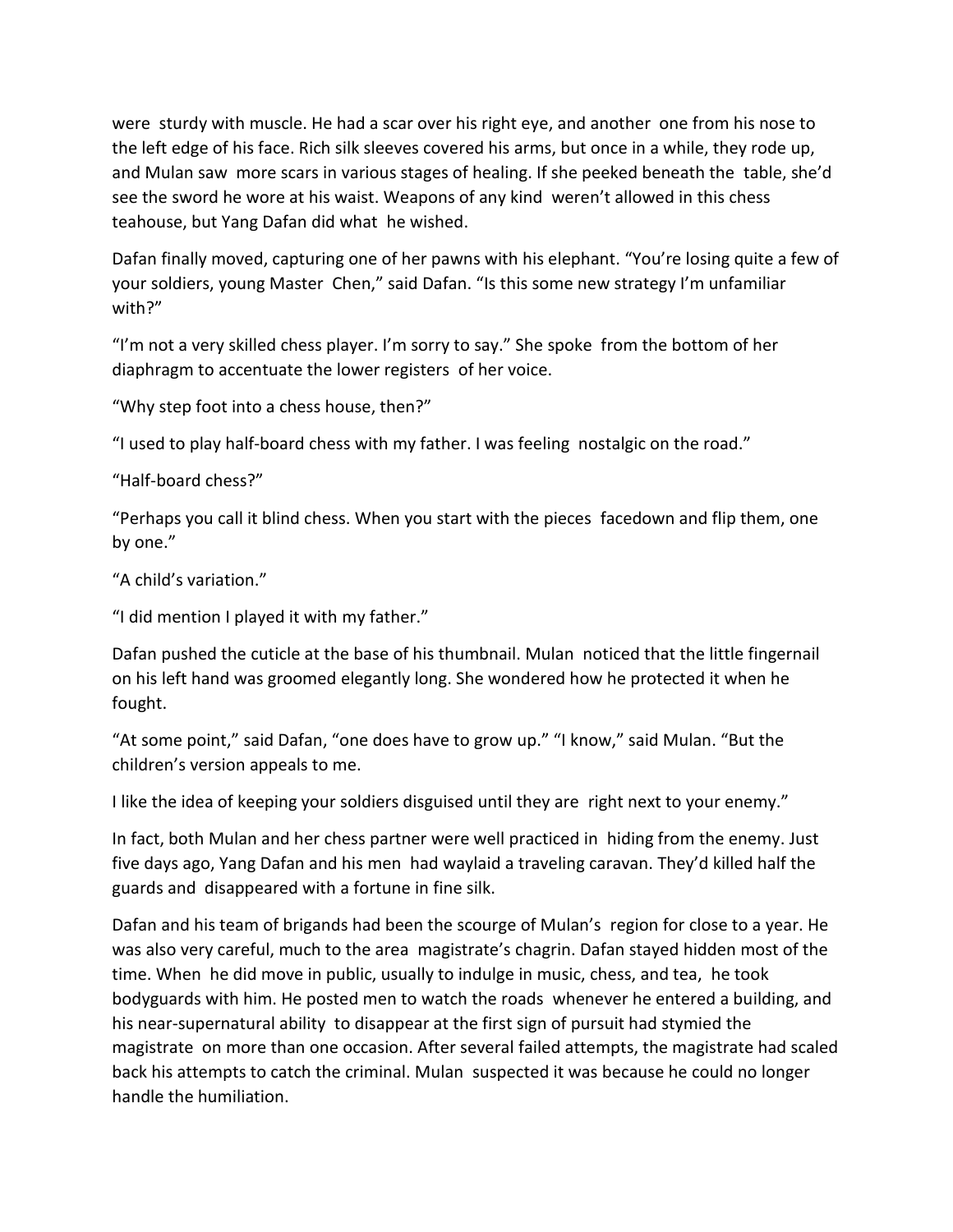Both Mulan and Dafan glanced up as a woman came by to fill their tea. Mulan nodded a thanks, though the woman barely glanced at her. Instead, she gazed up at Dafan in adoring invitation.

Liwen was exceptionally beautiful, with full lips, long lashes, a proud nose, and smooth olive skin. She was young, about the same age as Mulan, and deadly with just about any weapon known to man. Mulan had seen her split one arrow with another and disarm full-fledged soldiers with nothing but a scarf. But until today, she'd never seen Liwen flirt.

She was pretty good. At least, it seemed so to Mulan, the way her eyes flitted to sneak glances at Dafan, the amusing but decidedly effective sway in her hips as she circled the room. The swords men Dafan had stationed at the corners of the teahouse now spent their time watching Liwen instead of scanning for threats, though Mulan guessed they'd snap out if it quickly enough if a fight broke out. Unfortunately for Liwen, however, the target of her attentions

seemed far more interested in his chessboard than in her. Mulan cast another glance around the room. Besides the men in corners with forbidden swords, Dafan had other bandits scattered here and there, drinking tea and enjoying their own chess matches. Mulan counted at least ten. And though she had her own women spread throughout the shop—tea girls with daggers tucked in their sashes, kitchen maids with short swords stashed among the pots— she would rather it not come to an all-out fight. It would be better if Liwen could lure Dafan out into one of the upstairs rooms, as they had planned. Capture the general, win the game. Just like in chess. Mulan moved her cannon across the river, forcing Dafan to retreat one of his horses.

"Where do you travel from here?" Dafan asked.

"West a few days," said Mulan. "My father is looking to buy land suitable for vineyards. Our wine business has been growing steadily."

"I don't drink grape wine myself," said Dafan. "Is it any good?" "You'll find it sweeter than rice wine," said Mulan. "We've had the honor of shipping several barrels to the emperor." Dafan raised his eyebrows, a movement that pulled at his facial scars. "Really? That is a great honor indeed."

Mulan nodded modestly. "A bit of good fortune."

Liwen came again to refill their cups, though neither Mulan nor Dafan had taken a sip. "Master Yang," she said, laying a hand lightly on his shoulder. "You are such a skilled chess strategist." Dafan coughed low in his throat and waved her away. Liwen gave Mulan an exasperated glance over his shoulder as she retreated. Mulan worked hard to suppress her smile. Liwen was usually so good at everything she did that it would have been amusing to see her struggle if the stakes hadn't been so high. Mulan watched her go, and then made a quick decision. "Master Yang," she said. "Perhaps I may redeem myself from being such a poor adversary in our chess game today. I have several jugs from our winery in my room upstairs. I'd be honored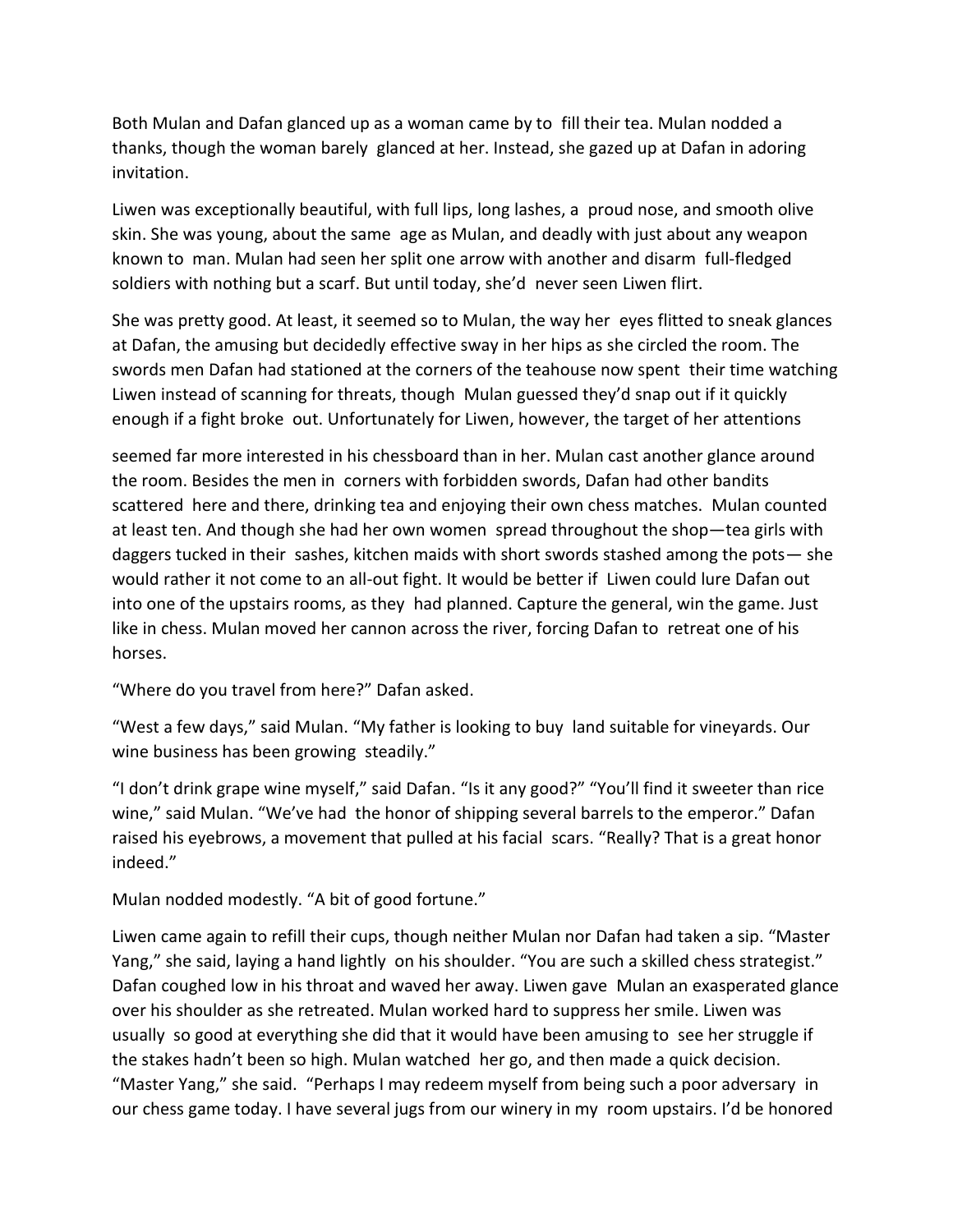if you would have a taste yourself." Dafan raised his head. "I would, indeed. Have the staff fetch some for us."

"I don't trust any of the staff with this batch," said Mulan. "It's a new blend of grapes from several different vineyards. I formulated it myself and wouldn't want to see it sold to our competitors. What of this? I clearly have no hope of victory in our game today. Perhaps you can spare me the shame of actually living out my defeat and come upstairs with me."

The bandit lord studied the chessboard, then shrugged and pushed his chair back. Mulan remembered to grab her cane as she stood, and to walk favoring her right leg. The robe she wore, suitably fine for a rich merchant's son, reached her ankles and was gathered at the waist with a jade inlaid belt. Though it was loose enough that she might have tried hiding a sword under its folds, she'd deemed it too much of a risk. A cane was the second-best option. At least she had something other than her limbs with which to stop a sharp edge.

The bell sleeves of Mulan's robe flapped distractingly as she waved at Liwen. "Bring some fresh wine cups to my room." Dafan walked toward the stairs, motioning for his swordsmen to follow. Mulan fought down her frustration as one henchman ran up the stairs ahead of them, and no less than three fell in step behind. "I'm afraid I can't offer a drink to your men," she said. "Pay no attention to them," he said. "They're a necessary precaution in my line of work, but they do not expect to be treated to a sample."

"You have not yet told me your line of work," said Mulan. She allowed a hint of suspicion to enter her voice. Though the rich young traveler she impersonated was new to the area, he wasn't naive enough to be oblivious in the face of five prohibited swords.

"I'm a businessman," said Dafan. "But I don't conduct business in my places of relaxation."

The henchman that had gone ahead reappeared at the top of the stairs as Mulan and Dafan approached. He gave a quick nod and took his place behind the bandit lord.

The hallway upstairs was narrow, with closed doors to the establishment's few guest rooms lining each wall. The group's footsteps echoed on the wooden floor, more heavily than they should have. Everyone was weighed down with metal and armor. That knowledge wound Mulan's nerves even tighter.

Mulan stopped at the first door and opened it wide enough for Dafan to see inside. It was a sparse room, with a small bed and a table equipped with pen and ink sticks. Two packed bags and a large clay jar lay on the ground next to the bed.

"As you can see," she said. "There is nothing threatening inside my room. I must insist that your men stay outside." Dafan nodded. The swordsmen stayed put as the bandit lord followed Mulan in. Mulan bent over the jar, which was as tall as her thigh, and untied the burlap cloth over the top.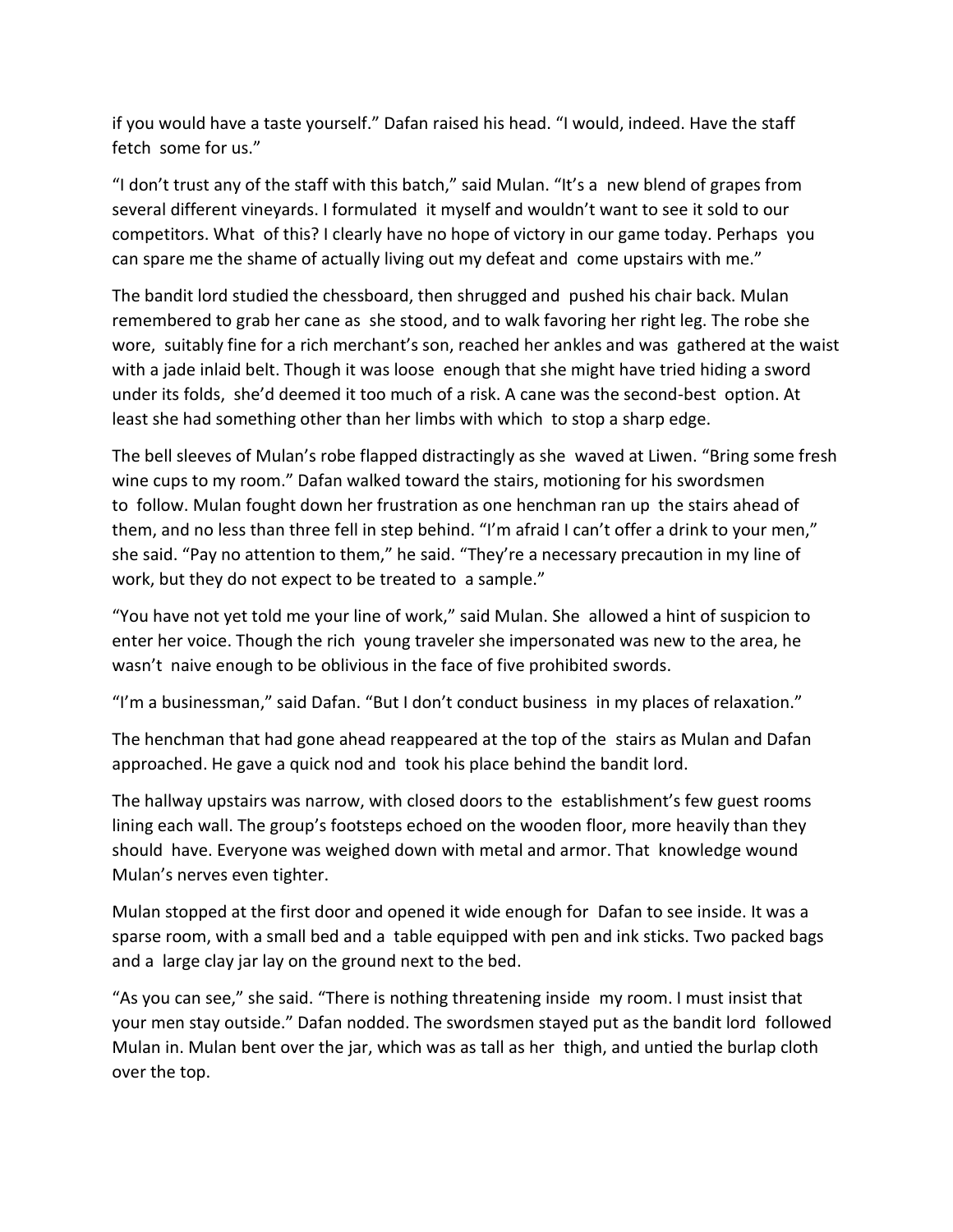"It's a freshly sealed jar," she said, moving aside for Dafan to see the fiber plug. She rummaged through her bag for a knife and brought it out without any reaction from Dafan. He had no reason to be worried. It wasn't as if she was going to fence him with it.

As she pried at the plug, footsteps shuffled in the hallway. Dafan tensed ever so slightly and moved his hand toward his sword. The swordsmen outside exchanged puzzled glances.

"Cups for Master Chen," came Liwen's voice. She and four other serving women edged their way in with polite smiles and apologetic shrugs. She carried cups and napkins, while the next woman held plates, and two others brought trays containing an assortment of dried fruits, nuts, dried fish, and roasted seeds.

## Dafan lowered his hand.

"Thank you," said Mulan. She took the cups from Liwen, meeting her eye but not giving any kind of signal as she weighed her options. She'd hoped to get Dafan up here alone, or at most with one or two guards. Instead, there were four guards here, and four of her own women. She supposed Liwen could not have brought more maidservants without raising suspicions. As it was, Mulan was impressed that her second-in-command had thought of so many plausible refreshments to offer.

It would be an even fight then, five against five. Mulan was confident in her own skills, and Liwen was peerless with a sword. But could the other three take on seasoned bandits? Two of the girls had trained with Mulan for close to a year. They were good students, but they'd never seen real combat. The last one, Zhonglin, was a new recruit who'd spent a few months with them at most. In fact, she wasn't even supposed to be here. Mulan had assigned her to a backup post at the end of the road to cut off any escaping bandits.

Two veterans, two skilled but green fighters, and a new recruit, against five seasoned criminals. Liwen and Mulan could cover for the others to some extent, but Mulan still didn't like the odds. She hated the idea of aborting their mission when they were so close, but she didn't want these women's blood on her hands.

Zhonglin placed her tray down on the table. Her eyes widened, and she clutched at her dress. There was a clattering as a short sword landed at her feet. Mulan's heart landed on the floor with it.

"What's this?" Dafan asked. He crossed the room in two steps and snatched up the sword. "Why would a maid carry this?" Zhonglin's already-pale face turned completely white. Her rosebud lips quivered.

Mulan exchanged a panicked glance with Liwen. "She's just a maid. They cut things in the kitchens."

"Search the others," Dafan commanded his swordsmen. The first to enter grabbed Liwen by the arm, oblivious to the icy warning in the false maid's gaze.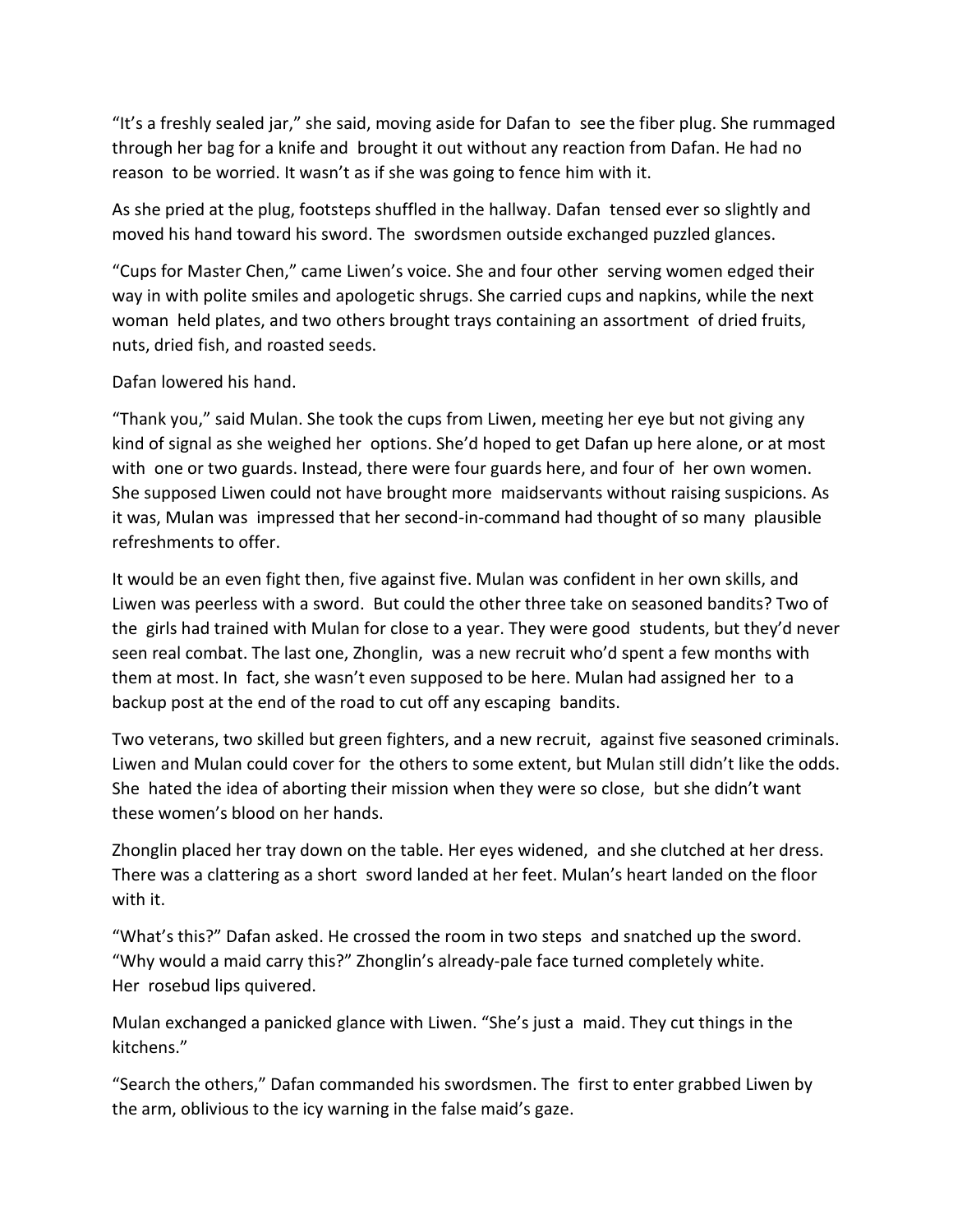It looked like Mulan had no choice.

"Yang Dafan, you're under arrest," she said. "Under order of the magistrate." She really wished she'd had a chance to get her sword.

Dafan stared at the maids, puzzling them out. "Armed women?" he said. And then he took a closer look at Mulan. "You're not what you said you were."

"No, sir," said Mulan, and she didn't bother to lower her voice. "I am not."

Liwen delivered a vicious kick to the kneecap of the swords man holding her. He crumpled, screaming in pain, as a long dagger materialized in Liwen's hand.

"Watch out!" Liwen shouted.

Mulan raised her cane just in time to keep Dafan's sword from splitting her skull. The bandit lord's face was red, his eyes wild, and he attacked with a ferocity that was hard to counter. Each of his blows vibrated down her cane, numbing her hands and arms. Mulan backed up slowly, uncomfortably aware that the wall was coming up fast behind her.

She saw an opening and thrust the end of her cane into Dafan's solar plexus. As he bent over, wheezing, Mulan took another step backward. Her heel knocked against the bag by her bedside. She took a quick gamble and dropped her cane, tearing open the bag and pulling out a sword and a knife. She threw the knife at Zhonglin, who was backed against a wall, unarmed. The sword Mulan kept for herself. Screams and shouts sounded from downstairs. Her women had barricaded the stairway.

Dafan was no longer wheezing. He held his sword at the ready, though his other hand clutched his ribs. His eyes flicked from the doorway, to the injured swordsman on the ground, to his three remaining fighters, still locked in combat with Mulan's women.

"We have the stairs blocked and more soldiers coming in," said Mulan. "Surrender now and we'll bring you before the magistrate unharmed."

Shouts drifted in from outside. Through the window, Mulan saw women running for the entrance of the teahouse—more members of her militia, dressed as farmers and peasants. It gave her some satisfaction to know that Dafan had walked right past them on his way here and not realized what they were.

Dafan stared at them for a moment. Then he sheathed his sword and hoisted himself out the window.

Mulan suppressed a few choice words. She really should have seen that coming. Sticking her own sword through her belt, she followed him out. There was a creaky covered walkway on the other side, its carved floral railing dry with age. Dafan sprinted down its length and, when he reached the end, jumped up onto the balustrade and swung onto the roof.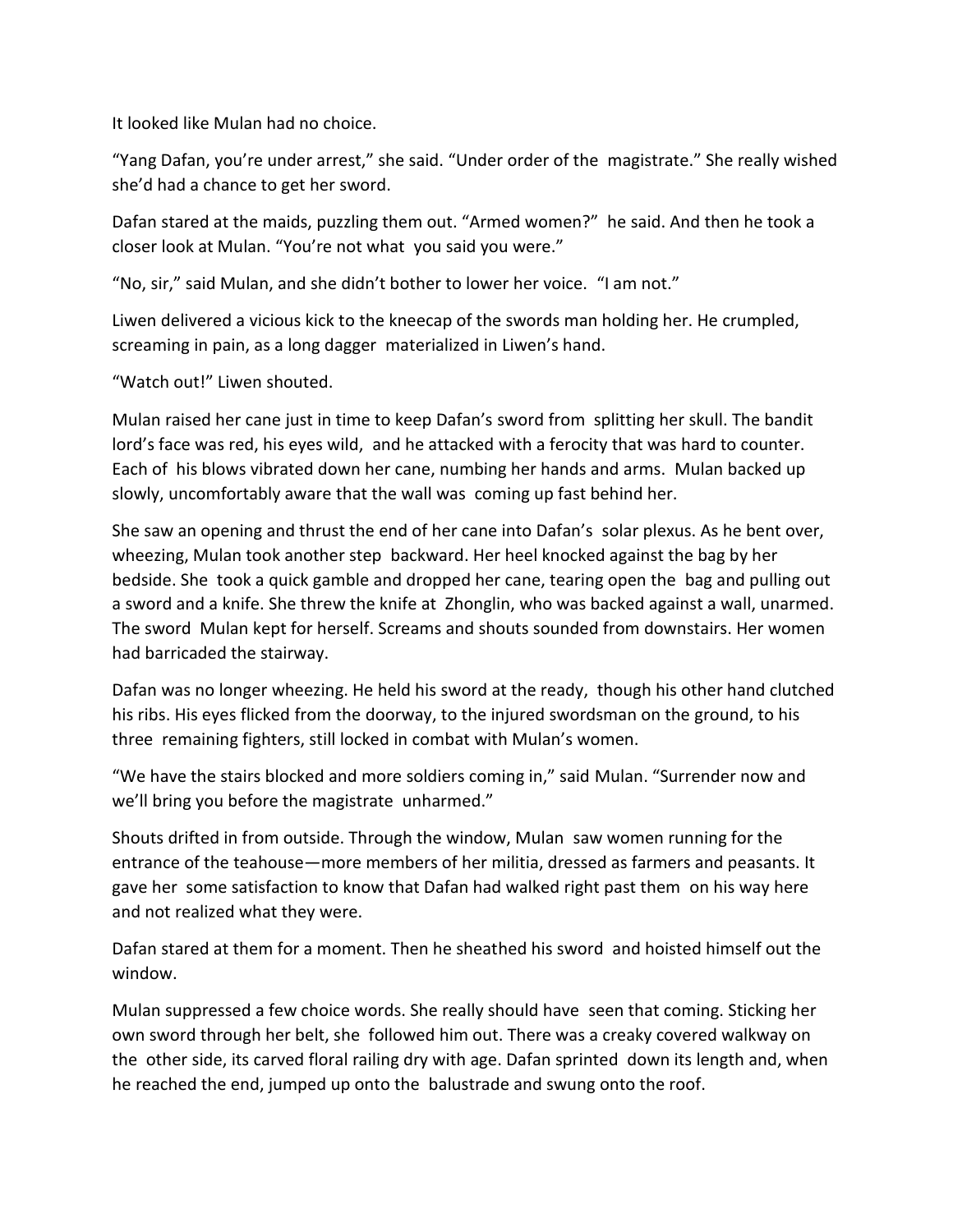This time, Mulan did curse. Gritting her teeth, she climbed onto the railing, grabbing on to a wooden column for balance. A bunch of persimmons, strung out to dry, hit her in the face. The roof stretched out above her, overhanging the balcony by one arm's length and supported by a crossbeam. Mulan was shorter than Dafan. The crossbeam was considerably more of a leap for her.

She jumped for it, catching the dry wood with her fingertips. The railing swung beneath her, as did the ground below. Funny how clearly she could see the jagged edge of every rock, the sharp ends of every tree branch. Mulan lifted her eyes. Swinging hand over hand, she worked her way to the end, and then swung her arm over the edge of the upturned black-tiled roof.

By the time Mulan clambered over the brittle tile, Dafan was running along the slanted roof, slipping and sliding, but somehow not falling off. Tiles knocked loose by his footfalls clattered down the slope, and Mulan hoped there was nobody standing below. The very end of their building abutted a grove of trees, and the bandit lord sprinted directly toward it.

Mulan stood, waving her arms for balance. Her shoes gave her some traction but not enough for peace of mind. The trick, she found after a while, was to put the next foot down quickly enough so that it didn't matter if the last one slipped.

Dafan stumbled and fell flat against the roof with a great crash. He threw his arms and legs out, sliding down spread-eagled, until his foot hit the lip of the roof. Mulan redoubled her speed and drew her sword.

He regained his footing just as she reached him. Somehow he'd managed to hold on to his sword, and as she neared, he charged her. Mulan skidded to a stop to avoid spitting herself on his sword, shifting her weight to parry his incoming blow. Tiles crumbled under her feet, shattering on distant ground below. Out of the corner of her eye, she could see a crowd gathering, their rapt faces distracting impressions she tried to ignore. This was dangerous. She needed to end things soon.

Dafan swung at her face. Instead of blocking this time, Mulan ducked and kicked out her leg, knocking his feet out from under him. The bandit landed on his side with a thud. His sword slid off the edge of the roof, and he clawed at the roof tiles to keep from following it over. Mulan slammed one foot down on his wrist and held the point of her sword to Dafan's throat.

"Enough. The magistrate's expecting you."

• • •

Mulan didn't dare lower her guard as she tied Dafan up. Even unarmed, he was an extremely dangerous man, and the raw hate in his eyes was frightening. Add to that the fact that they were one slip away from breaking their necks. . . By the time Mulan had Dafan seated on the roof with his hands secured in front of him, every muscle in her body ached from tension.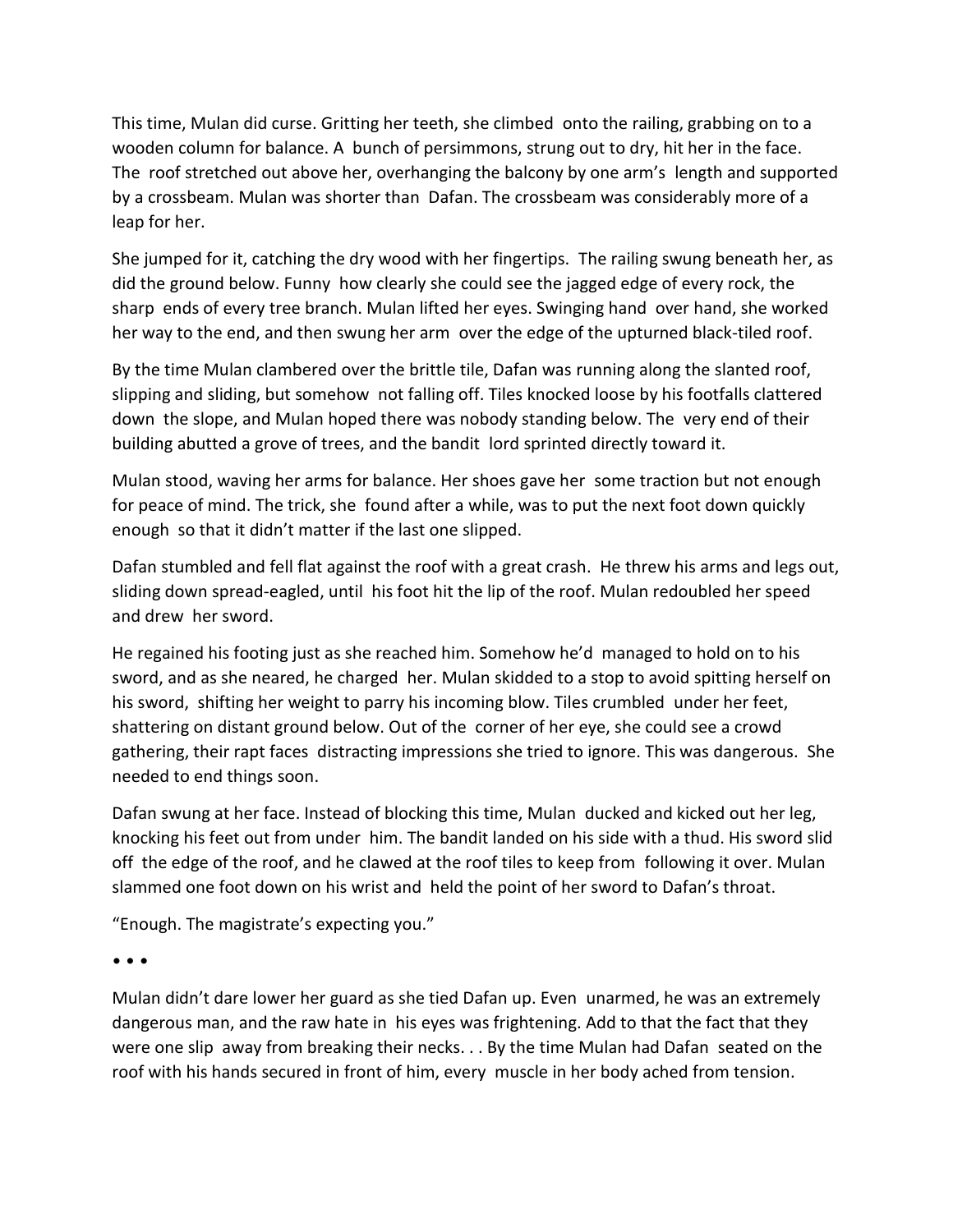She stepped away from the bandit lord. With her sword pointed at Dafan's back, Mulan finally allowed herself to look down at the courtyard. The fighting had slowed, and the few remaining of Dafan's men were outnumbered by Mulan's forces.

"Mulan!" Liwen called to her from below. The ribbons in her carefully braided hair hung ragged. "Are you safe?" "Bring me a ladder!" Mulan said.

A recent recruit ran up with a ladder balanced on her shoulder. Mulan worried that Dafan might throw himself off the roof rather than be captured, but he climbed carefully down, gripping the rungs with his bound hands. Three women with swords waited at the bottom. As soon as the bandit's foot touched the ground, they pushed him against the wall, patted him down, and chained his feet together.

Mulan followed him down, accepting Liwen's hand as she jumped off the third-to-last rung. The fighting had stopped completely now, and prisoners were lined up against one side of the courtyard. Dafan's men ranged from mere boys to graying men. Some looked defeated while others looked as if they required a close eye. Mulan scanned the groups, her gut tightening when she saw the handful of bodies strewn across the courtyard's flagstone pathways.

She braced herself. "Casualties?" she asked.

"None of those are ours," said Liwen, following Mulan's gaze. "We have several with cuts being treated. Jiayi has a broken arm." Liwen pursed her lips. "Fu Ning has a bad cut on her leg."

The knot in Mulan's stomach unfurled but not completely. Liwen would not refer to a cut as *bad* unless it was very serious. "Take me to her," said Mulan.

The main room of the chess house was unrecognizable as the room Mulan had left just a half hour earlier. Elegant lacquered tables were overturned. Chairs lay shattered. A large clay statue of a horseman had been toppled and broken in two. Chess-piece

sized dents marred the fine latticework of the windows, and blood darkened portions of the stone floor. Mulan's heart sank when she remembered the elderly husband and wife who owned the establishment. They'd shown immense trust in Mulan, first in coming to her about Dafan's activities, and then allowing her to spring this ambush. She'd have to think about how to make up for their loss. A portion of the floor had been cleared in the center of the room, where a cluster of women crouched around a supine figure. Mulan took a moment to gather herself, suppressing her own dismay and bringing up strength the others needed to see. Only then did she approach.

Fu Ning was one of Mulan's younger soldiers, a hard worker who never complained through even the most grueling of drills. Now, her face was pale, almost green, and a sheen of sweat covered her forehead. She gritted her teeth as another woman bound the gash across her thigh, but she didn't cry out.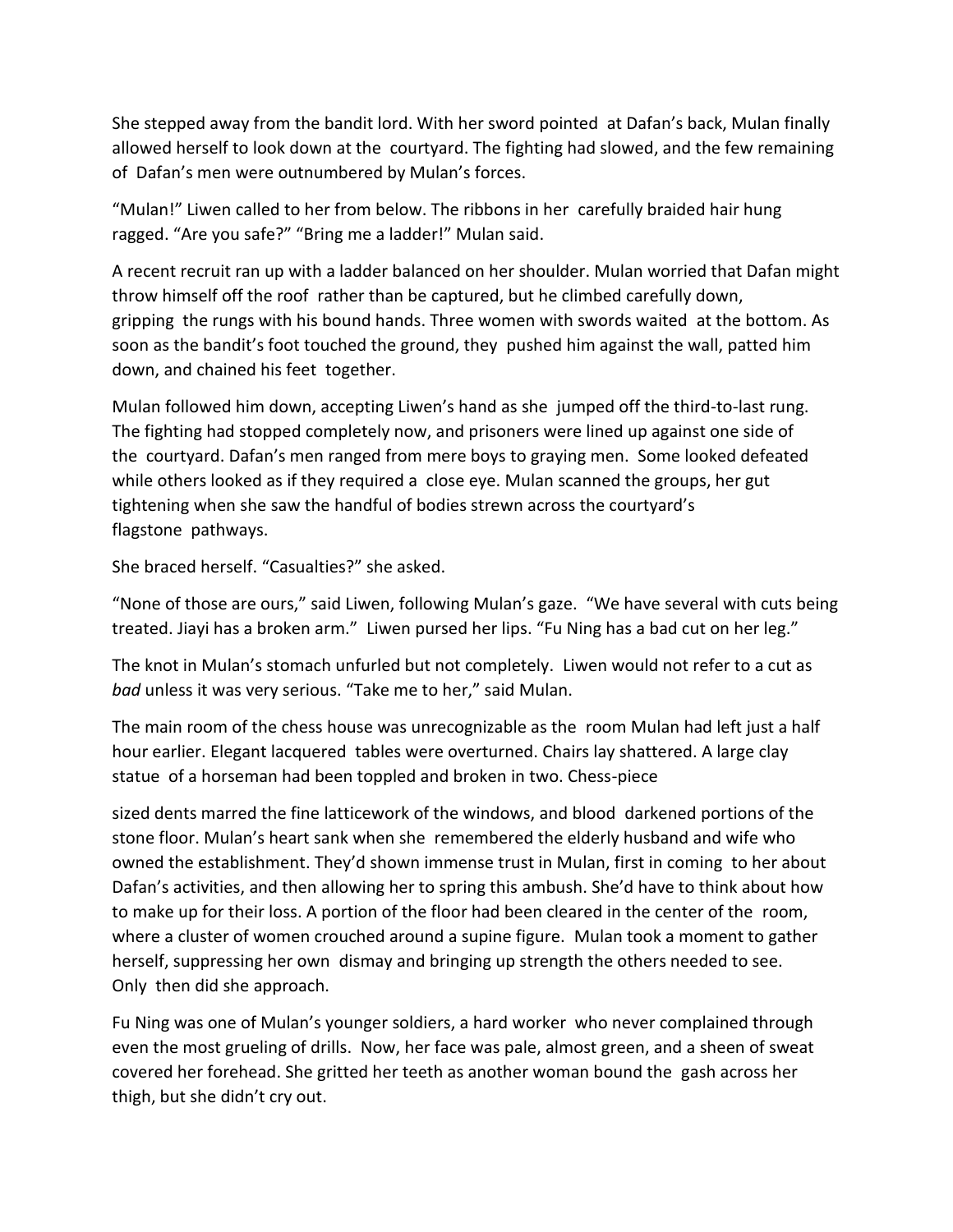The crowd parted for Mulan. Ning's expression became almost apologetic when she saw her leader. "I didn't keep my guard up," she said with an earnestness that broke Mulan's heart. "He got past my sword, just like you warned me about."

Mulan took Ning's hand, stopping her words with a squeeze. "You did well. None of us fight our best in the heat of battle. That's why we train so hard. You fought, and you stayed alive. You handled yourself far better than you would have if I'd sent you here a year ago."

Ning smiled. Six months ago, she hadn't known the difference between a sword and an ax. "Sometimes I wonder if I'm just meant to be a farmer's daughter."

"There's no shame in being a farmer's daughter. And no one says a farmer can't wield a sword. But don't let anyone tell you that just because you were born a farmer, that is the only thing you can be. Do you know you share a surname with a great warrior?"

Ning turned to look at her, curiosity unclouding her gaze. "Her name was Fu Hao," said Mulan. "She was a great general, and she led an army of three thousand."

Ning's eyes brightened. "A woman?"

Mulan nodded. "Greatness runs in your blood. Don't let anyone tell you otherwise."

One of the village herbal woman came with a bitter smelling brew. "To help her sleep," she said.

Mulan nodded, suppressing an irrational urge to send the herbal woman away and care for Fu Ning herself. "Take good care of her."

Neither Mulan nor Liwen said anything until they were well out of earshot.

"Do you think she can keep the leg?" Mulan finally asked. Even the act of asking threatened to invite misfortune, but she couldn't help herself.

"Maybe her ancestors will intercede for her," said Liwen. "Have you seen Ning at the festivals?" said Mulan. "She's an exuberant dancer." Mulan had a distinct memory of Fu Ning spinning to a quick drumbeat, her face radiant, a feathered fan in each hand.

"Let's not give up hope yet."

There wasn't much more to say beyond that, and they both fell silent. Outside, the courtyard was a bustle of activity. Women rushed back and forth along the stone path, tying up prisoners, lifting statues into place, rinsing off the flagstone with bucketfuls of water. A few clasped their hands and bowed to Mulan before returning to their tasks.

There was another concern pulling at Mulan, and it took her a moment to realize what it was. "Zhonglin wasn't supposed to be with you."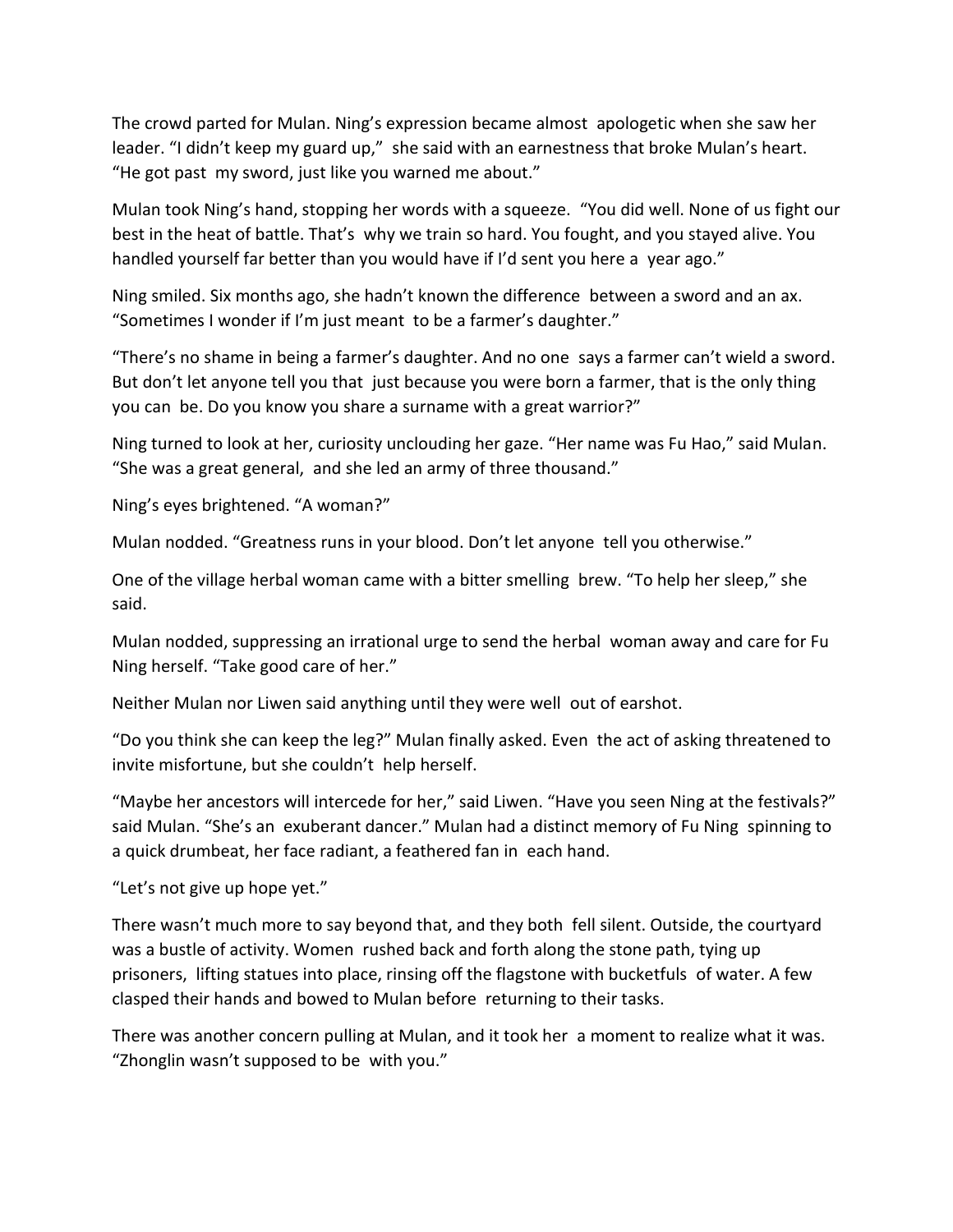Liwen's lips tightened, and she gave a terse nod. "She was assigned to watch the roads. I didn't see her until I'd led the women upstairs and it was too late to send her down. I don't know how she managed to tail us like that. I'm sorry."

Mulan frowned, rubbing at a patch of dirt on her arm. It wasn't the first time they'd had trouble with Zhonglin. The girl was skilled. The fact that she'd slipped past Liwen's watch was evidence enough of that, but she didn't listen to orders. "I would have called off the raid if she hadn't dropped that knife. We salvaged the situation, but it could well have ended in disaster."

"Do you want me to discipline her?" said Liwen. "I mind these things much less than you do."

It was true. Mulan liked to call Liwen the most disciplined rebel she knew. The woman professed no respect for self-proclaimed authority, be it the nuns who raised her or the local governor. But as second-in-command of Mulan's militia, she ran a tighter ship than Mulan suspected any nun or governor would. Liwen saw no contradiction.

As tempting as Liwen's offer was, Mulan shook her head. "Thank you, but it's my responsibility. I'll speak with her tomorrow." Finally, all the prisoners were bound, and Mulan led the long march back to the village proper. They must have made quite a sight—a crowd of disheveled, bloody, and jubilant women helping their limping comrades down the road as their prisoners, roped together two by two, marched between them.

The magistrate was at the door of his whitewashed brick hut when they arrived. Mulan supposed her group's approach was hard to miss.

"Lady Fa," he said, his voice as stiff as his long, trailing mustache. Mulan joined her hands in front of her and bowed in greeting. "Magistrate Fong, I hope you are well." Conversations with him were always slightly awkward. Mulan didn't get the impression that Fong actively disliked her, but he always seemed slightly nervous when she was around. Perhaps she was too unpredictable for his taste. "We have Yang Dafan," she told him. "Along with fifteen of his men."

The magistrate, who'd been eyeing the prisoners behind her, did a double take. "I shouldn't have doubted you, Lady Fa. How did you capture him?"

His face was turned toward the prisoners, and Mulan wished she had a better view of his expression. What she had done was embarrassing for the magistrate, but she hoped he'd be big enough not to let that interfere with his duty.

"It was a matter of getting armed soldiers near him without his knowledge. I sent my women with hidden weapons." "Very clever, Lady Fa. Shall the bounty be delivered to your father's house?"

"You can give the bounty to the proprietors of the Bamboo River Chess House. They'll be needing considerable repairs." "Will you be available, should I have any questions?" "I'm here every morning in the outer fields. Training my soldiers."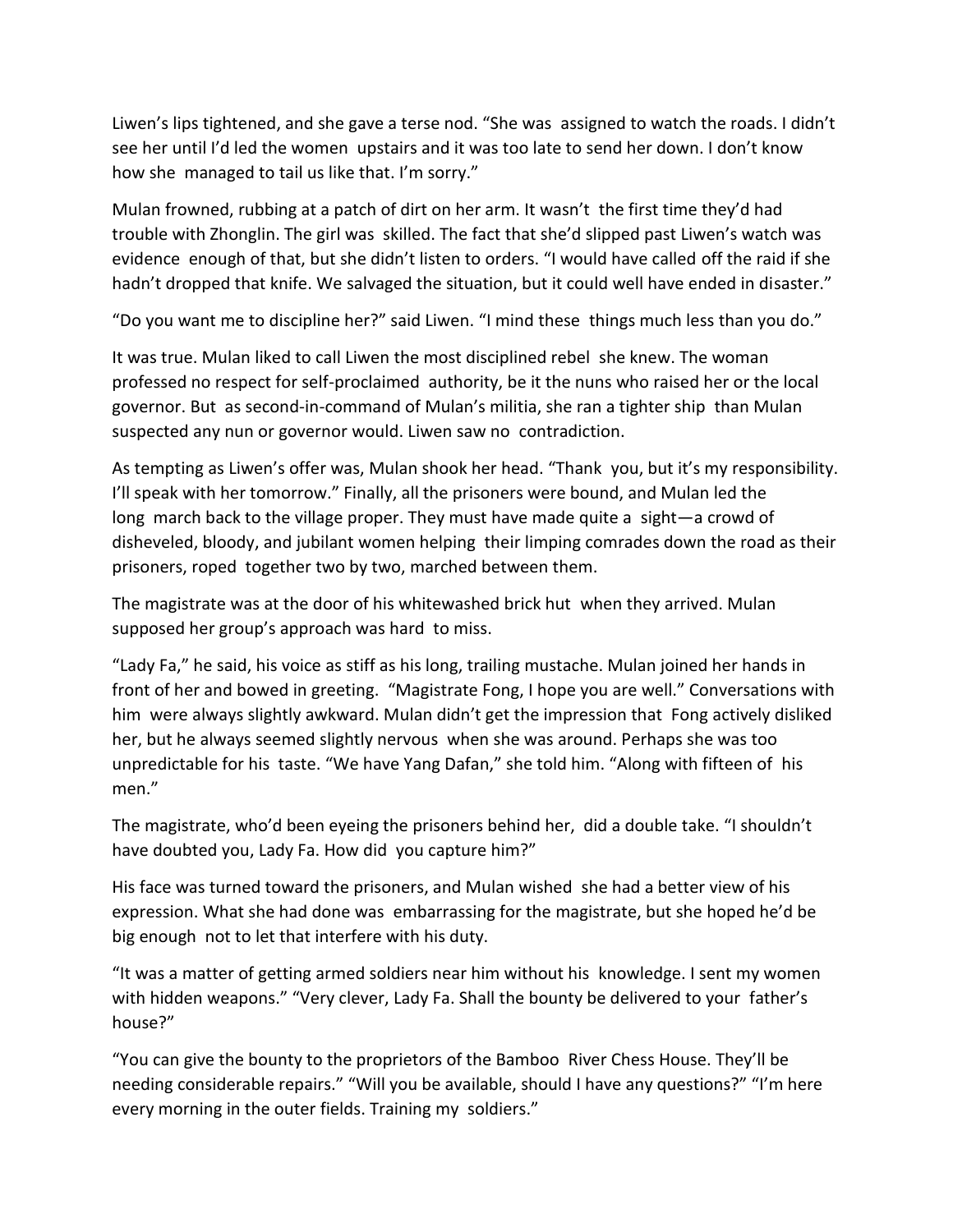• • •

The women gathered before dawn the next day, as usual. No one complained outright, because any complaints would have meant extra laps around the untilled field they used as a training ground, but Mulan caught the occasional grimace as her soldiers stretched and yawned in the predawn chill. She was feeling the effects of the battle herself. Her legs and arms ached from climbing and rooftop running, and bruises bloomed across every single one of her limbs. Still, she put on her commander's face and took her place at the head of the field, surreptitiously rubbing a sore spot on her back and glaring at Liwen when she smirked.

"Take formation!" Mulan called. Her voice carried clearly across the cold. The women hurried into place, standing with feet shoulder-width apart, hands clasped behind them.

"You fought well yesterday," said Mulan. "You brought down a group of bandits that terrorized our region for close to a year. You succeeded where the magistrate failed."

The women stood straighter.

Mulan continued. "But wars don't end because you fight well for a day. Wars are won because you keep fighting, day after day, through pain, through hunger, through bone-crushing exhaustion, until the work is done." She took a moment to let the words sink in. "So we shall train as if we are at war. Give me a horse stance."

Foreheads wrinkled in consternation, but everybody dropped into a low crouch. Mulan didn't make them hold it very long before she launched them into their first drill. As her company kicked, punched, and jumped, Mulan walked through the lines, occasionally correcting someone's form.

"Men would have us think that we're not suited for battle, that swordsmanship and kung fu are their domain." A flock of crows took flight, and Mulan waited for their wingbeats to fade before speaking again. "But nothing could be farther from the truth. In fact, it was a woman who gave us the foundation for swordsmanship. The Yue maiden taught herself to fence and wrote the first treatise on sword fighting. She forged a short sword to suit her needs, one that was sharp yet pliant, with a flexible core that responded to her commands.

"Many more women have followed in her footsteps. Generals, pirates, archers, horsewomen, wrestlers, fencers. We embroider their names on our tunics so we remember their bravery. We train every day so our descendants can sew our names onto their tunics when the day comes."

The women moved valiantly. Mulan watched them push through their soreness and discomfort, and she felt a deep pride well up within her. Despite her fancy words about persisting through pain, she ended their training a half hour early, pretending not to notice their relieved groans and sighs.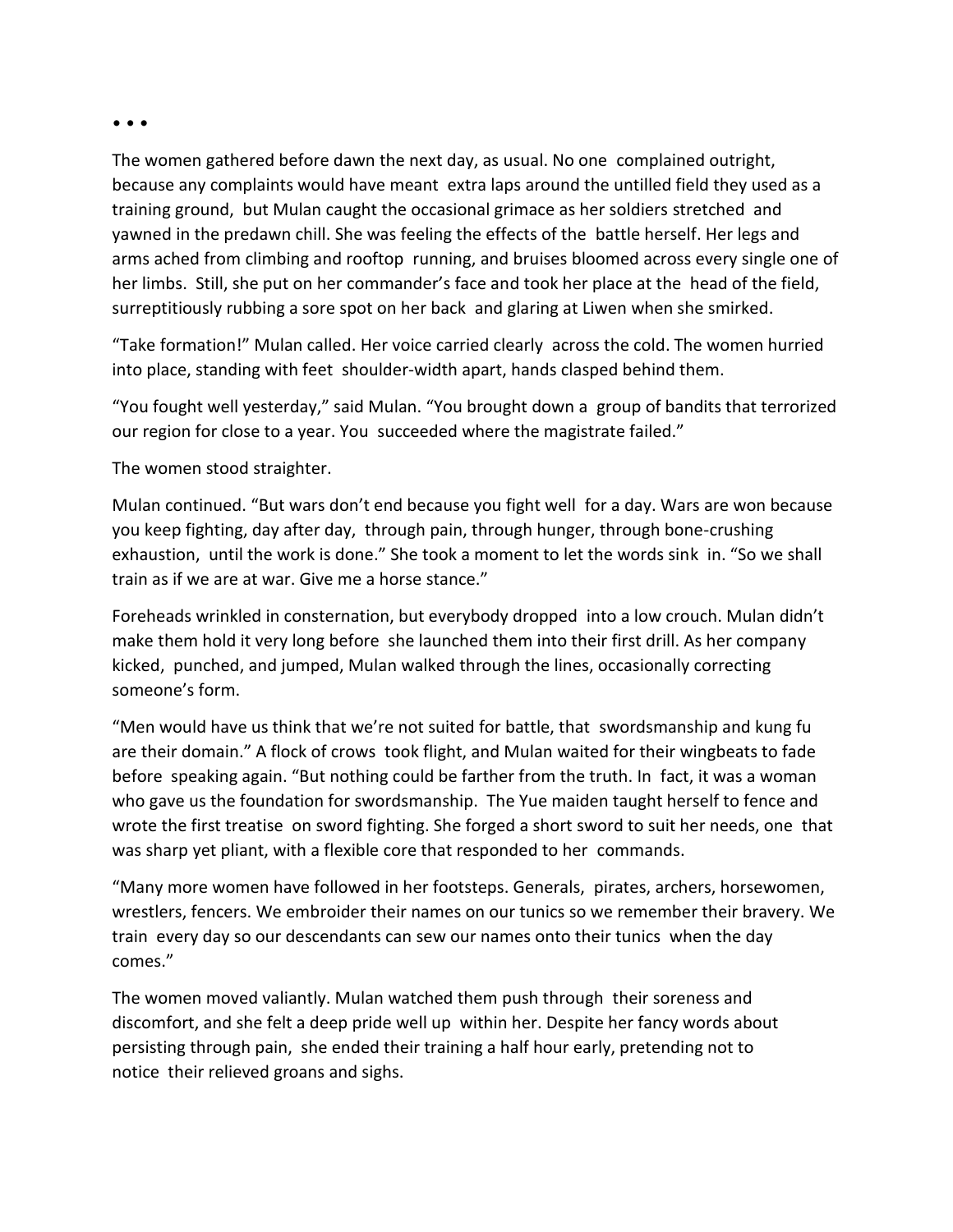"Zhonglin," she said. "I want to speak to you afterward." Zhonglin was sitting on the ground, alternating gulps from her waterskin with bites of a rice ball. She'd tossed another rice ball in front of her for two sparrows to peck at and was currently coaxing a third to come near. She didn't look surprised to be called, and her comrades, who showed no surprise either, quickly cleared out. Zhonglin put down her waterskin and dusted herself off before coming to stand in front of Mulan.

Mulan drew a deep breath. Might as well get it over with. "Zhonglin, what was your assigned post yesterday?" Zhonglin looked Mulan in the eye. "To watch the roads, Commander."

"Why, then, were you in the teahouse?"

"I wanted to be in the middle of the fighting."

Mulan looked for signs of remorse or shame in the girl's large eyes and found none. "I assign posts for a reason, soldier. You're a new recruit. You're still learning how to use a sword. You don't yet have the skill to be an asset on the front lines."

Zhonglin's chin lifted the slightest bit. "I disarmed a bandit." "One defeated enemy means nothing. People win fights by luck all the time. An untrained soldier is not only ineffective, she's a danger to her comrades. Have you forgotten that your dropped blade was what betrayed our hand in the first place?" The girl's eyes flashed. "We won, didn't we?"

"Because your comrades salvaged the situation. They bore the cost of it too. Fu Ning may never walk again."

Zhonglin's face fell at Ning's name. For a moment, she cast her gaze down, uncertain, but then she marshaled her features back into a combative mask. "Why do you even call us soldiers? You tell us how strong we are, and then you do everything in your power to keep us from fighting. Would a general of the emperor's army treat his soldiers this way?"

"Don't lecture me about the imperial army," snapped Mulan. "Only one of us has served within its ranks, and it's not you. For disobeying orders yesterday, you'll help the village herb woman for the next month instead of attending practices. See if you can make up for the suffering you caused your comrades. And for your insolence this morning, you'll clean the practice armor."

Zhonglin's jaw tightened and her eyes sparked defiance. Mulan met her gaze with equal force, her own anger rising. For a moment, she wondered if Zhonglin would go so far as to disobey an order while Mulan was right there. But then Zhonglin turned away. Mulan watched the girl's back as she took a long breath, then slowly and deliberately picked up a set of practice armor. As Zhonglin piled two more sets into her arms, Mulan walked off the field, nerves tingling.

Liwen met her at the edge. "Talk didn't go well?"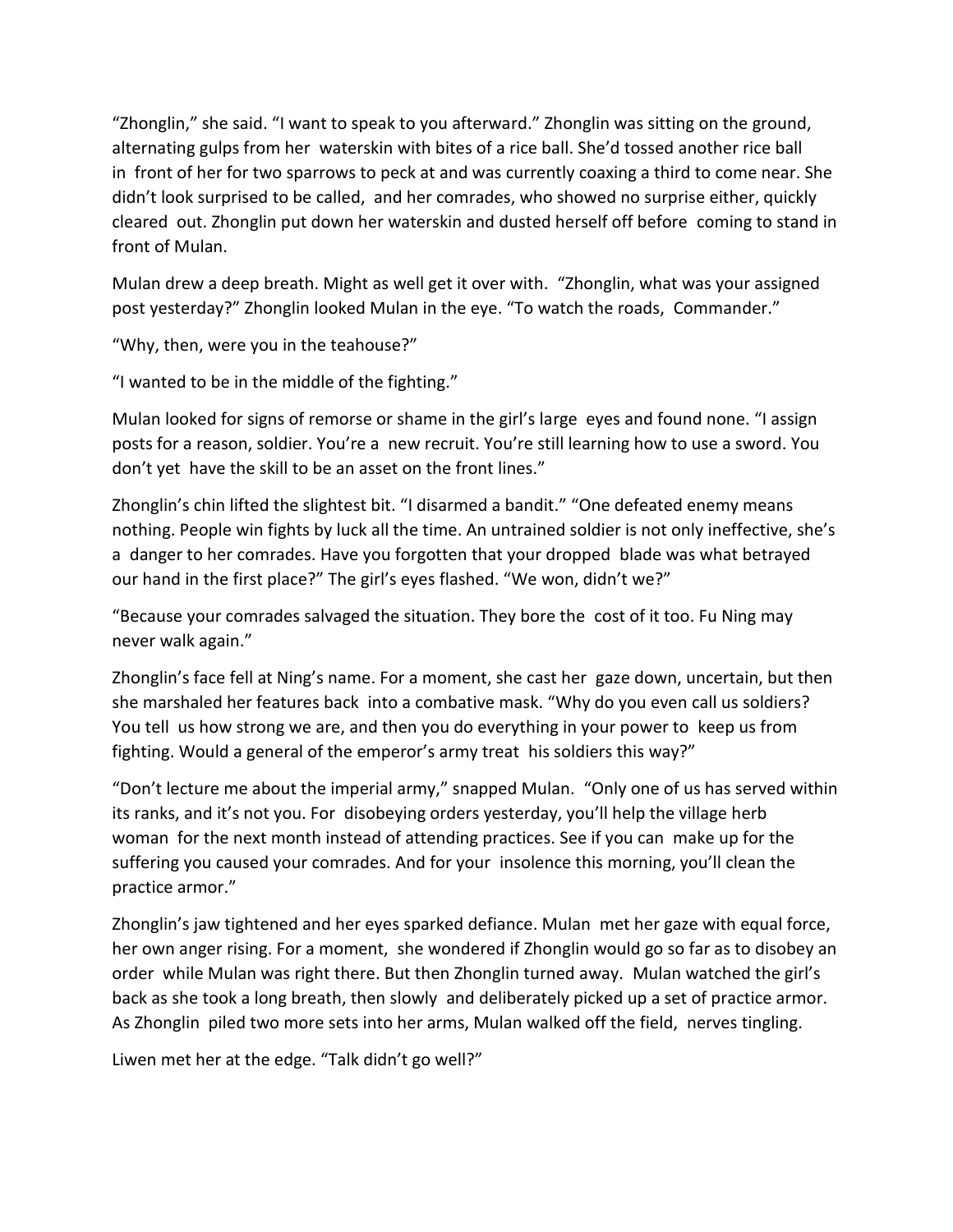Mulan glanced over her shoulder at Zhonglin, who was gathering the practice armor into a pile. She couldn't remember any soldier being this openly defiant, even in the imperial army. "She needs to learn discipline. I can't keep a soldier who doesn't listen to orders."

"She reminds me of when I was young," said Liwen. "I never took well to rules."

"Is that why the nuns kicked you out?"

"They didn't kick me out. I left."

"And you've been braiding your hair ever since."

Liwen ran a hand over her elaborate coiffure. Today she'd wound braids on either side of her head into two buns, then looped two smaller braids underneath. "You would take care of your hair too, if you had to go without it for so much of your childhood."

Mulan thought about her own days in the army, when she'd cut her hair short to blend in with the men. She hadn't really missed it. If anything, she'd found the new length much easier to take care of. But then, there was a big difference between trimming one's hair and shaving it off completely.

"Do you think I'm overprotective of the women?" Mulan asked abruptly.

Liwen's talent for quick rejoinders made the ensuing pause even more noticeable. "It's hard to know, from drills, how prepared a soldier is for battle."

"That was neither a yes nor a no," said Mulan.

Liwen shrugged. "If I wanted the headaches of being a commander, I would have started my own militia. But I joined yours."

The manner in which Liwen had joined Mulan's militia had been pure Liwen. Some local bandits had been harrying a farmer in Mulan's village, and Mulan had volunteered to patrol the lands with some of her senior fighters. Sure enough, a gang of five rogues showed up a few days later. They were in the midst of giving Mulan a healthy brawl when a stranger leapt into the fray.

She was a woman. Her clothing was tattered, but her sword was sharp. The stranger disarmed one bandit as easily as if she were performing a fencing exercise, then moved on to the next. When the dust settled, Mulan opened her mouth to speak, but Liwen beat her to it.

"You're Fa Mulan?" She asked with the same efficiency as her sword strokes.

"Yes," Mulan answered, taken aback.

"You lead a female militia?"

"I do."